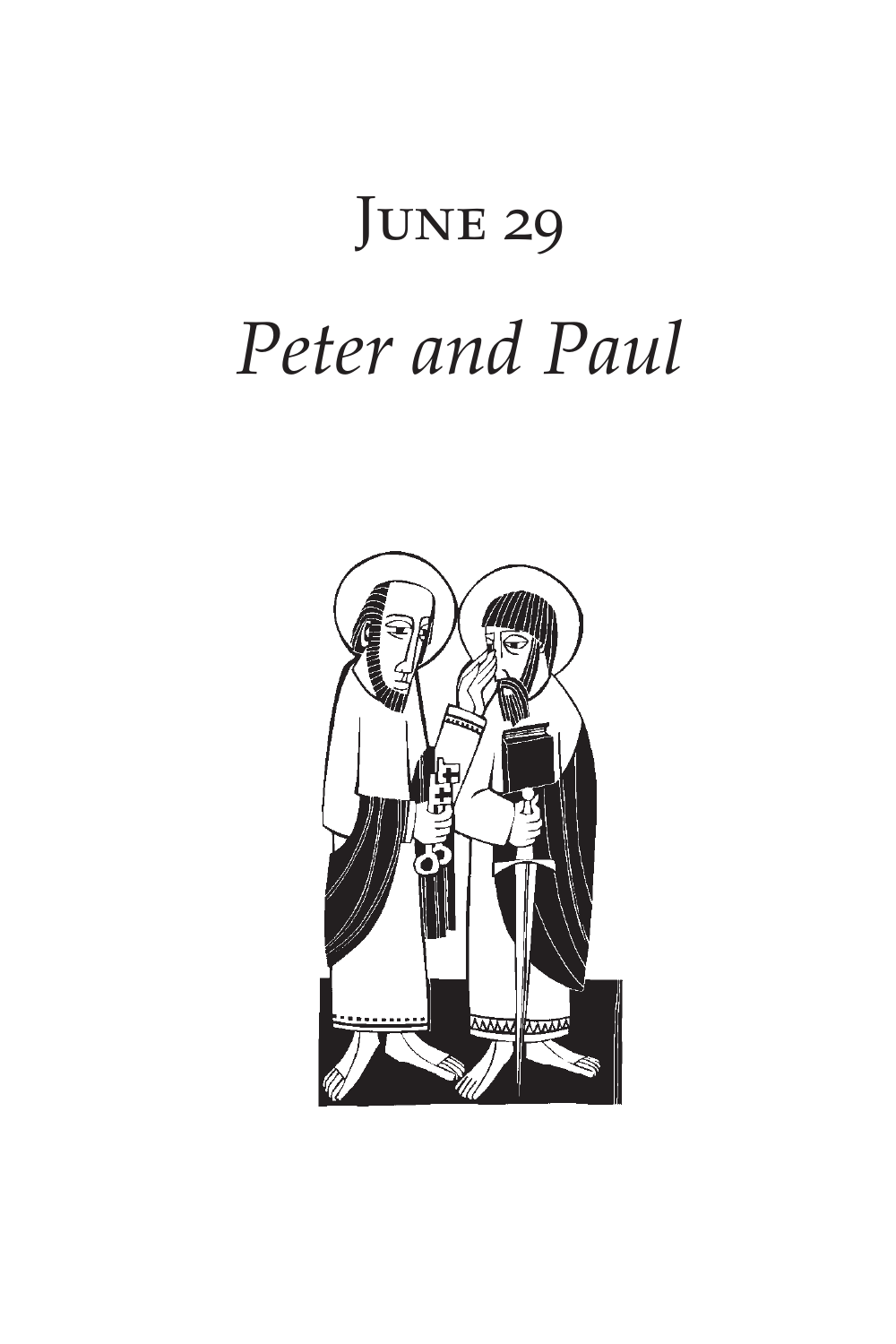# **JUNE 29** Evening Prayer I *Peter and Paul*

Call to Worship *(stand)*



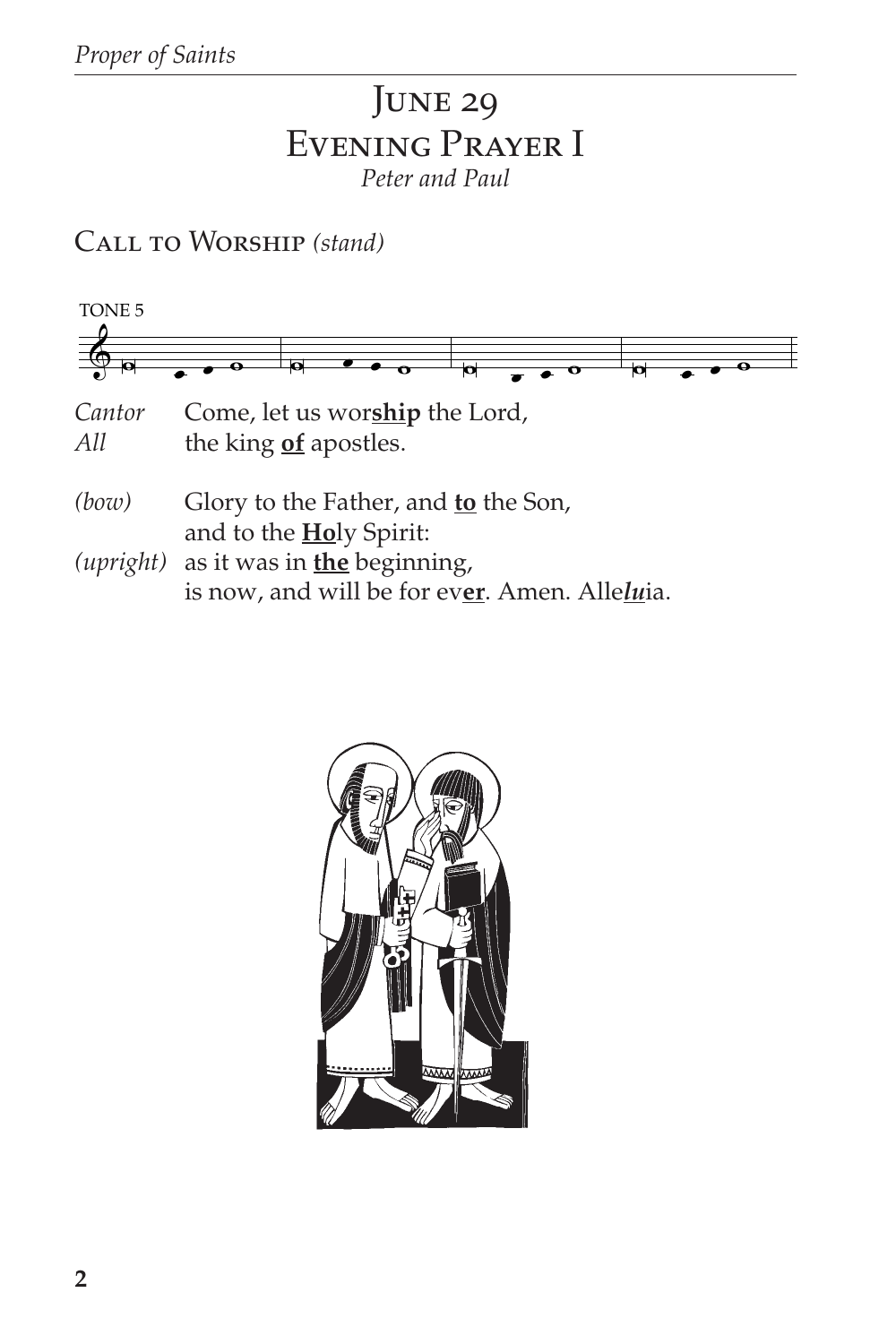#### **HYMN**

#### **By All Your Saints Still Striving**



Text: Horatio Bolton Nelson, 1823-1913; alt. by Jerry D. Godwin, b. 1944 © 1985, Church Pension Fund. All rights reserved. Reprinted with permission under OneLicense.net #A-712825. Music: AURELIA, 76 76 D.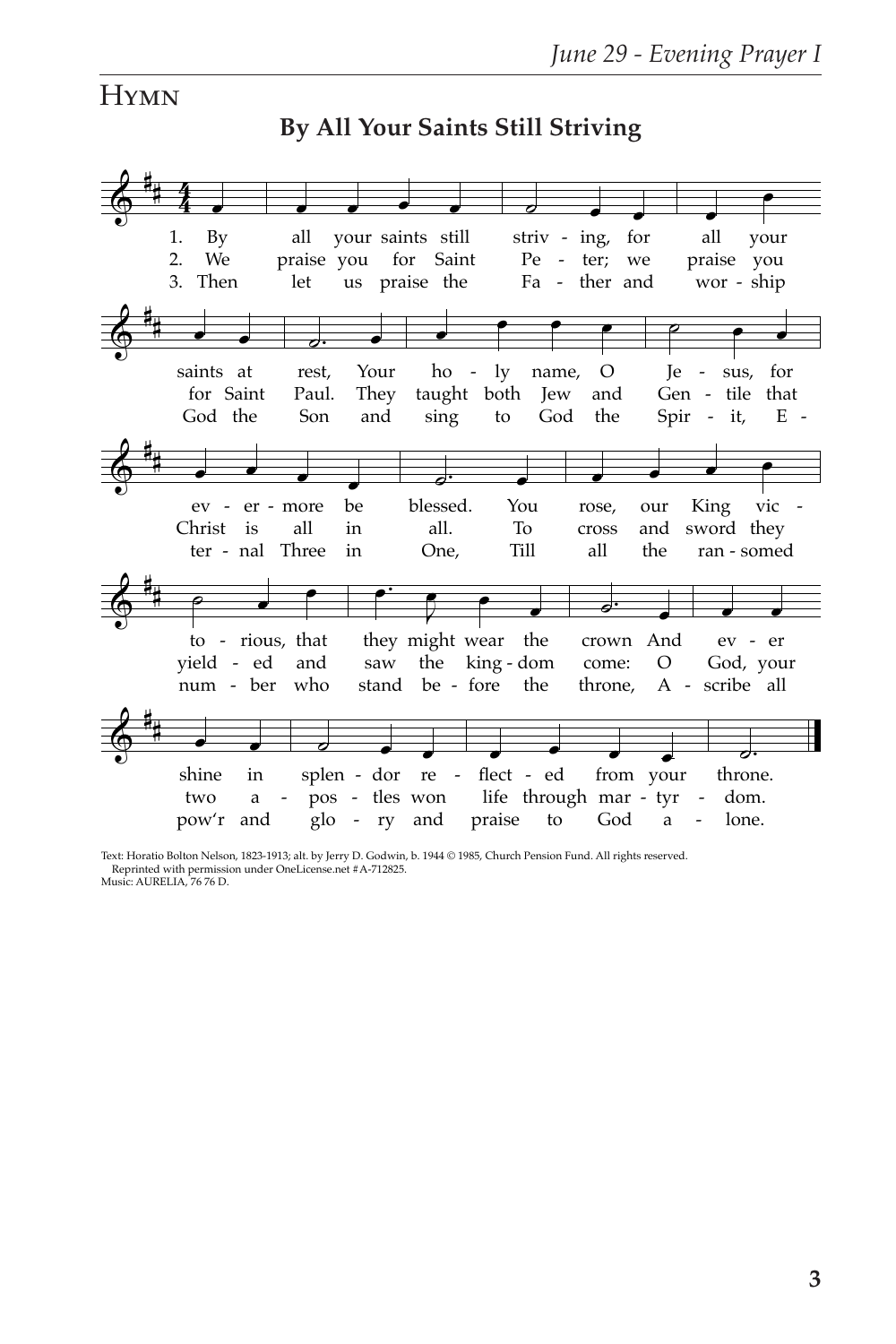PSALMODY *(be seated)* 

**Psalm 117**



*Antiphon* You are Christ, the Son of the **liv**ing God. Blessed are you Simon, **son** of John!

*All together*

Praise! Give glo**ry** to God! Nations, peo**ples**, give glory!

Strong the love em**brac**ing us. Faithful the **Lord** for ever.

Alle*lu*ia! Alle*lu*ia!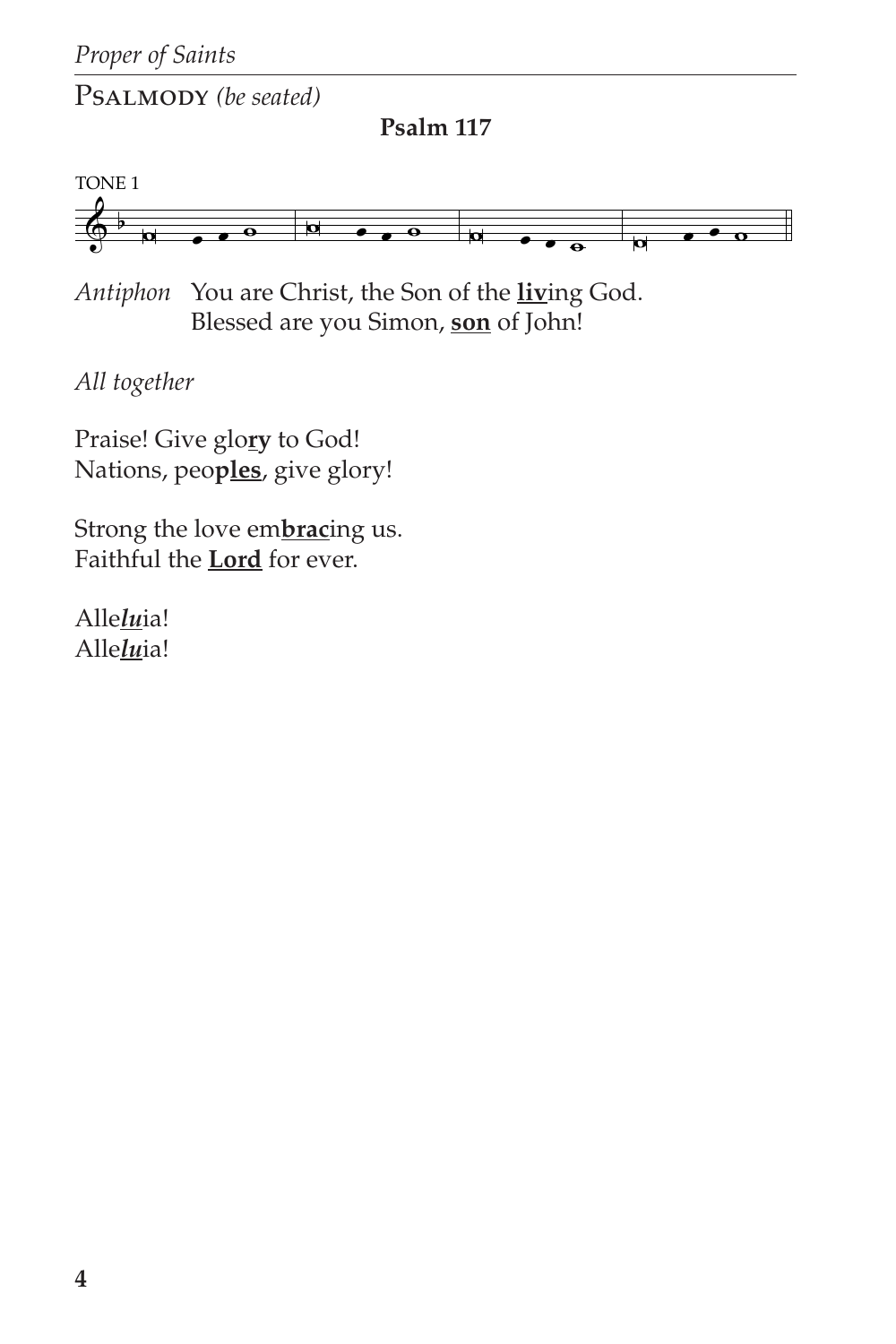**Psalm 147:12–20**



*Antiphon* You are Peter, and **on** this rock I will **build** my Church. Tú eres Pedro y sobre **es**ta piedra construi**ré** mi Iglesia.

#### *Cantor/All*

¡Glorifica al Señor, Jerusalén, alaba a tu **Dios**, Sión!, que refuerza los cerrojos de tus puertas y bendice a tus hijos den**tro** de ti; que da prosperidad a tu **ter**ritorio y te sacia en el me*jor* trigo;

God speaks **to** the earth, the **word** speeds forth. The Lord sends **heav**y snow and scatters **frost** like ashes.

que arroja el granizo **co**mo migas, ante su helada, ¿quién re**sis**tirá? Envía una orden y **se** derrite, sopla su aliento y flu**yen** las aguas. *flow.*

God speaks his **word** to Jacob, to Israel, his laws **and** decrees. God has not done **this** for others, no others re**ceive** this wisdom.

¡Ale*lu*ya! ¡Ale*lu*ya! *Jerusalem, give glory! Praise God with song, O Zion! For the Lord strengthens your gates guarding your children within. The Lord fills your land with peace, giving you golden wheat.*

*que envía su mensaje a la tierra y su palabra corre veloz; que extiende la nieve como lana y esparce la escarcha como ceniza;*

*The Lord hurls chunks of hail. Who can stand such cold? God speaks, the ice melts; God breathes, the streams* 

*Anuncia su mensaje a Jacob, sus decretos y mandatos a Israel. Con ninguna nación obró así ni les dio a conocer sus mandatos.*

*Alleluia! Alleluia!*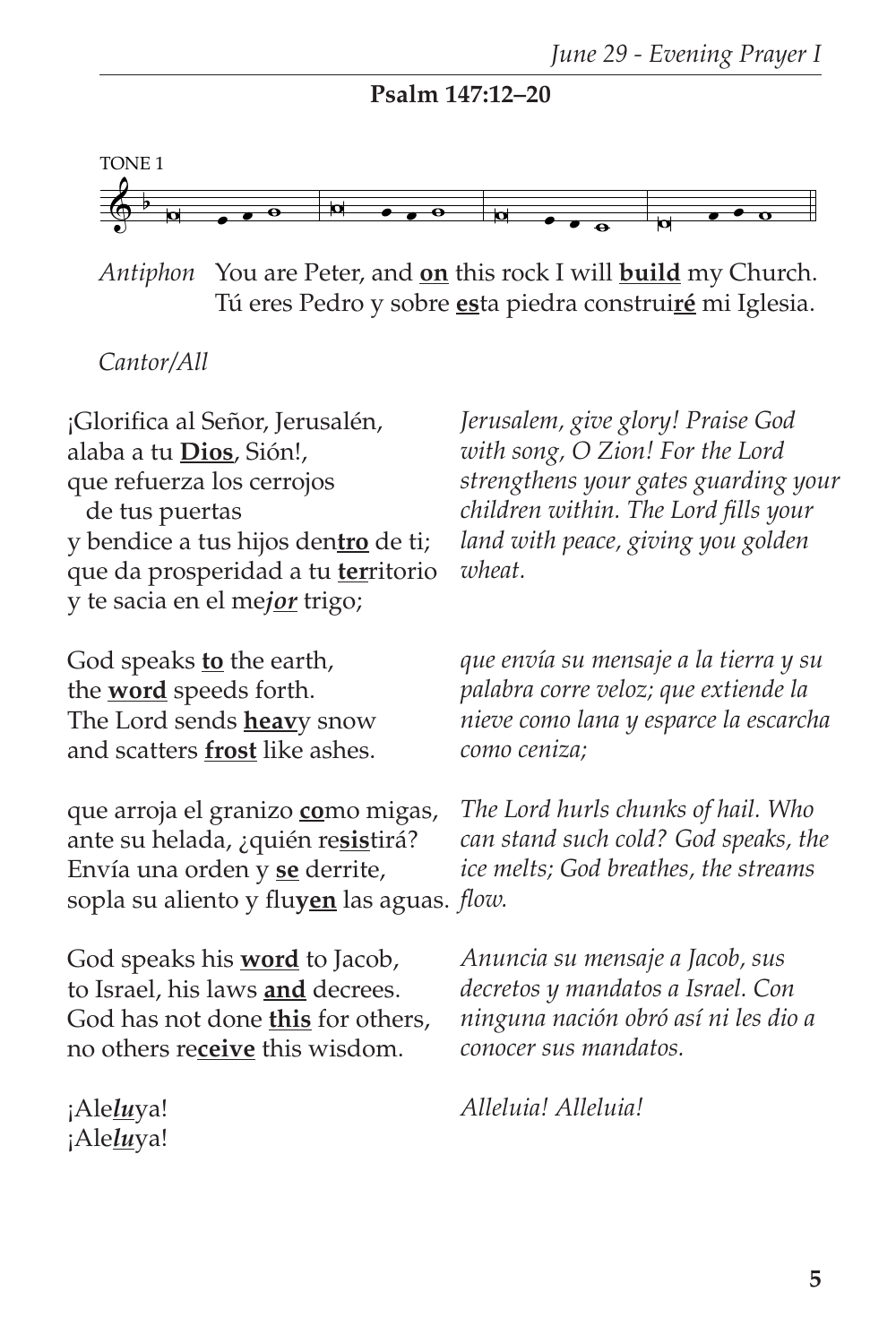**Ephesians 1:3–10**

*Please stand for this canticle of praise.*



*Antiphon* You are the chosen vessel of God, blessed a**pos**tle Paul; you preached the truth throughout **the** whole world.

#### *2 Choirs*

Bless God, the Father of our Lord **Je**sus Christ, who blessed us from heaven through Christ with every blessing **of** the spirit.

Before laying the **world's** foundation, God chose us in Christ to live a pure and **ho**ly life.

God determined **out** of love to adopt us through **Je**sus Christ for the praise and glory **of** that grace granted us in **the** Beloved.

By Christ's blood we **were** redeemed, our sins forgiven through extra**va**gant love.

With perfect wis**dom** and insight God freely displayed the mystery of what was al**ways** intended: a plan for the full**ness** of time to unite the entire uni**verse** through Christ.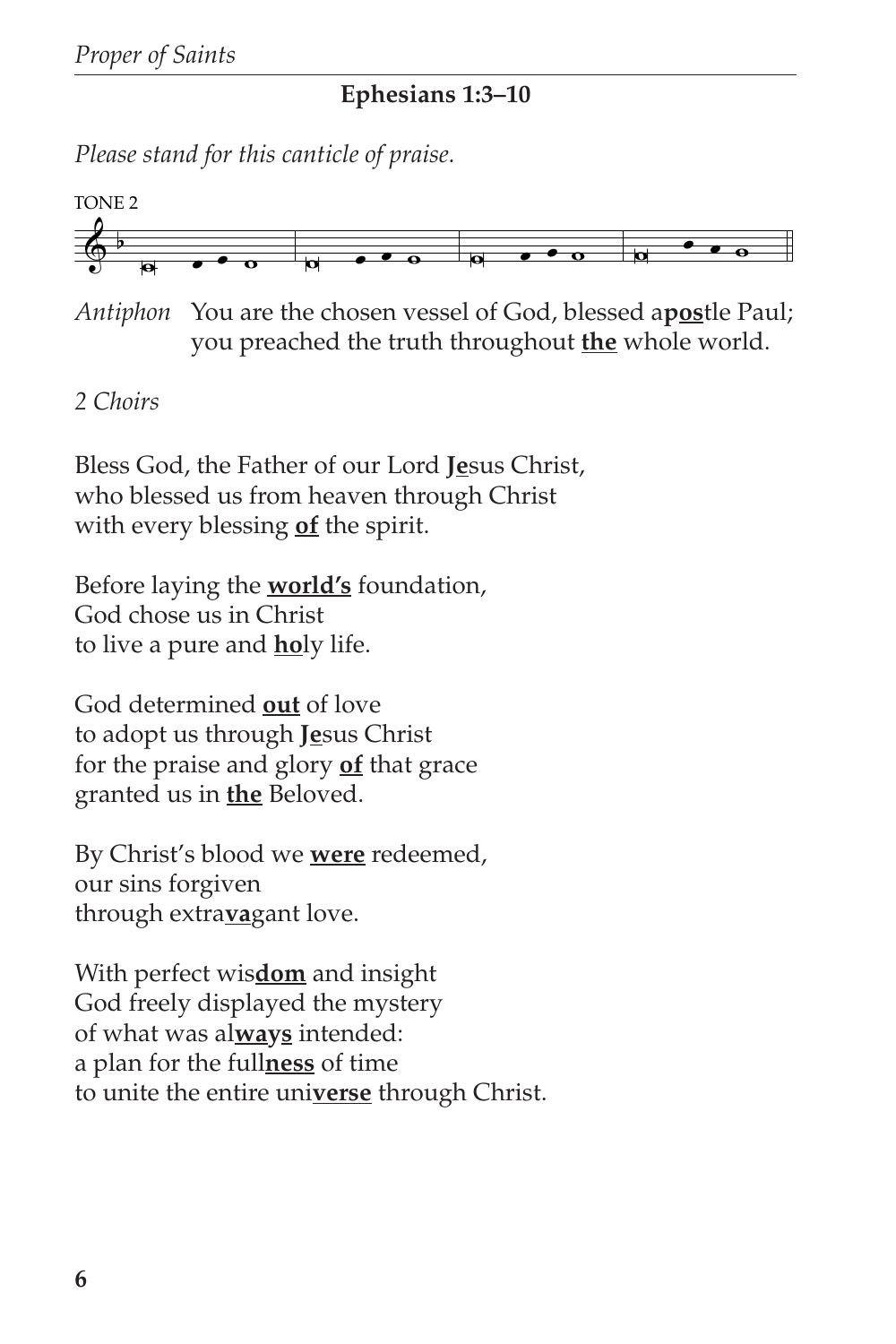### Psalmody Doxology



*All (bow)* Glory to the Father, and **to** the Son, and to the **Ho**ly Spirit:

*(upright)* as it was in **the** beginning, is now, and will be for ev**er**. Amen.

Reading *(be seated)*

#### **RESPONSORY**



```
And preached it faithfully.
```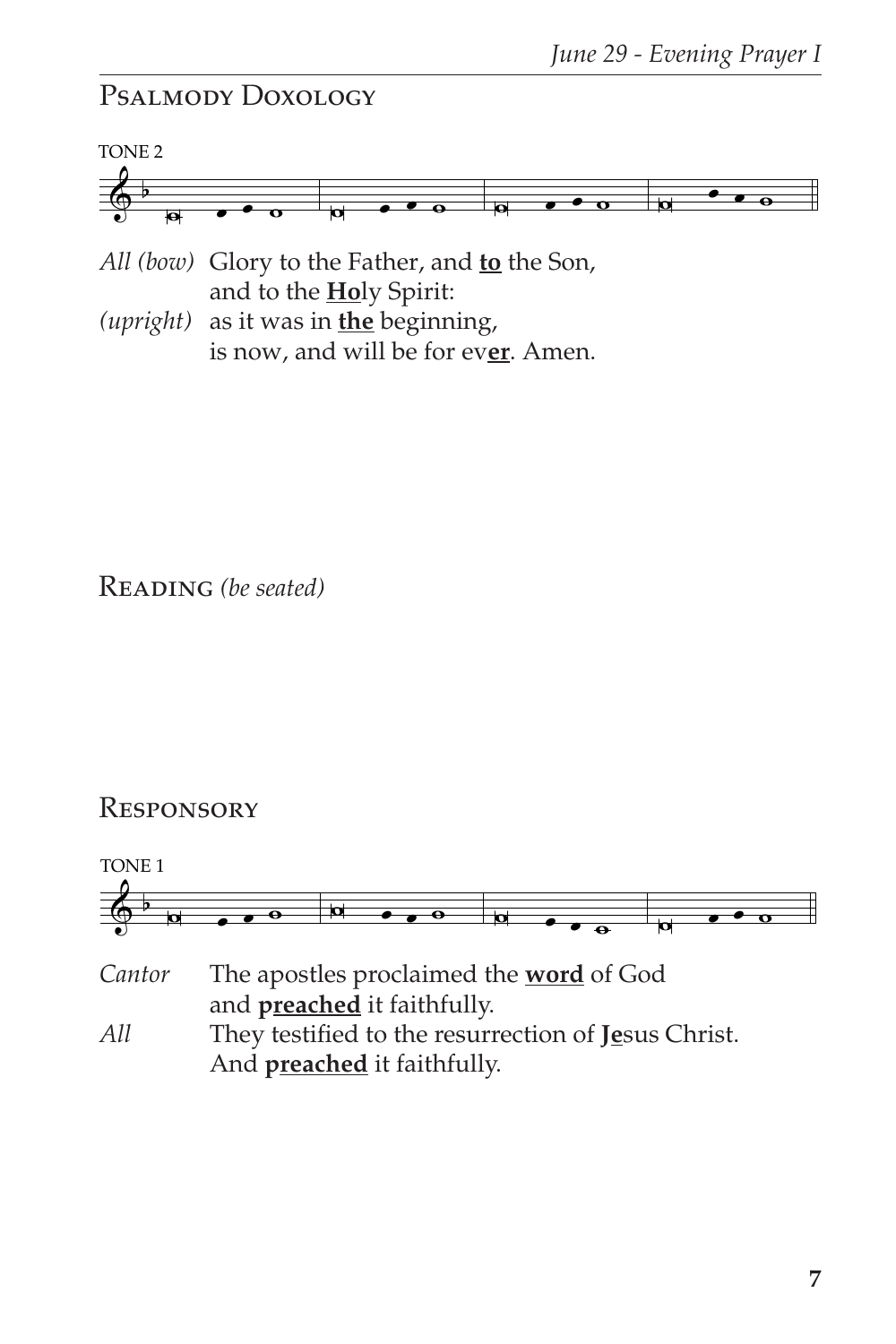#### CANTICLE OF MARY *(stand)*

*Antiphon* How glorious are the apostles of Christ; in life they loved one another in death they rejoice together for ever.



Text and music: James J. Chepponis, © 1980, GIA Publications, Inc. All rights reserved. Reprinted with permission under OneLicense.net, #A-712825.

**INTERCESSIONS** OUR FATHER Concluding Prayer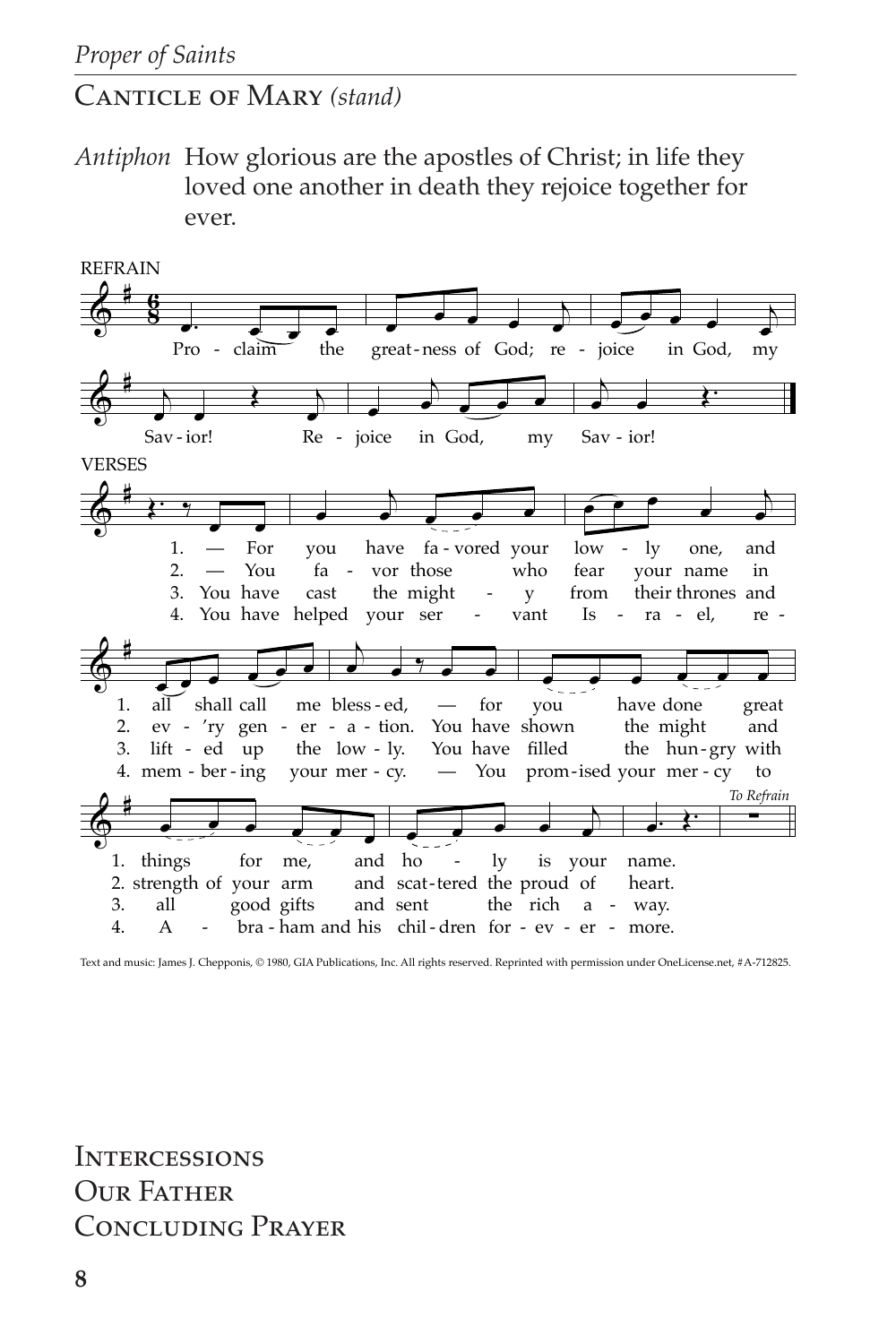# **JUNE 29** Morning Prayer *Peter and Paul*

Call to Worship *(stand)*



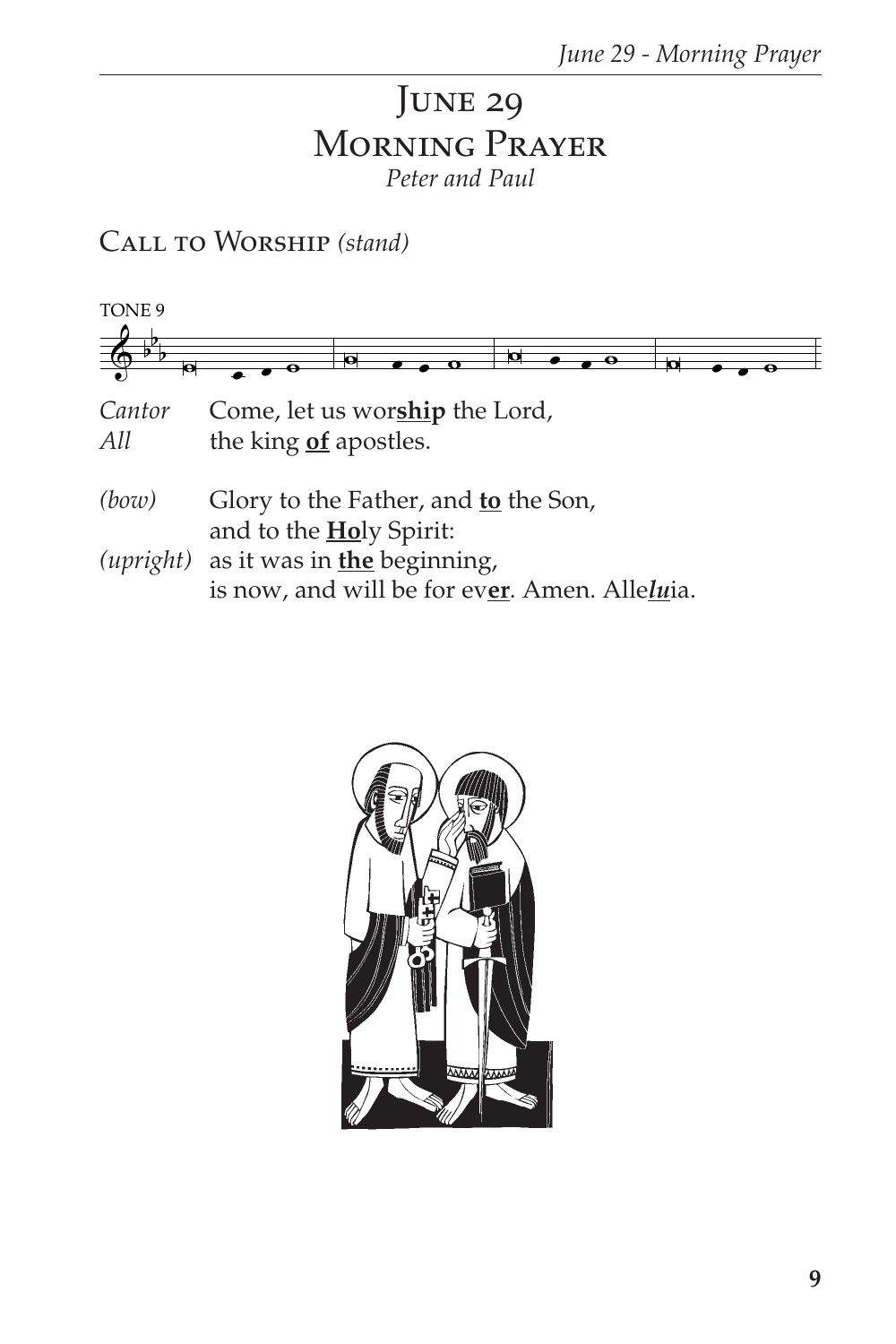#### **HYMN O Light of Lights**  $\&\,$ <sup>b</sup> 4 4  $\overline{\bullet}$ <br>1.  $\overline{\bullet}$ 2. 3. This Like O œ œ œ œ œ Light of day made com - ets lights, what in re - gal the  $\overrightarrow{e}$ mol - ten depth of by their blood blaze night these of a - dorns e -  $\overline{\phantom{a}}$ pur-ple, two in  $\overset{\circ}{\diamond}$  b  $\cdot$ ter - nal bright-ness whirled: red and gold Rome. you the Their œ œ œ œ œ pour keep - er death wins a - cross the of par - don the  $\overrightarrow{e}$ wak - ing gates of heav'n, the for our sky sins and as  $\&b$  e te to this great day teach - er mer - cy from God's throne. of un - folds! the  $\theta$ . world. A For Give  $\bullet$   $\bullet$   $\bullet$   $\bullet$ day Pe glo which ter through his ry, her - alds hon - or,  $\phi$  b  $\bullet$   $\bullet$   $\bullet$   $\bullet$   $\bullet$ two great men who Mas - ter's cross and thanks and praise to  $\overline{\cdot}$   $\overline{\cdot}$   $\overline{\cdot}$   $\overline{\cdot}$ free - ly gave their Paul be - neath the God both one and  $\overline{\phi}$ . lives that sword have won their three who rules with —<br>● ● <u>●</u> all might  $\mathbb{S}^{\flat}$  . see the way to ev - er - last - ing might all <sup>œ</sup> <sup>œ</sup> <sup>œ</sup> <sup>œ</sup> love vic - to - ry of God with - in and œ œ œ œ œ tri - umphed whom the them as with their cross sets they  $\frac{1}{a}$ . died. Lord. free.

Text: *Aurea luce et decore roseo*; tr. by Ralph Wright, OSB, b. 1938, © 1989, GIA Publications, Inc. All rights reserved.

Reprinted with permission under OneLicense.net, #A-712925. Music: Eugene Lindusky, © 1965, Crosier Fathers and Brothers. All rights reserved.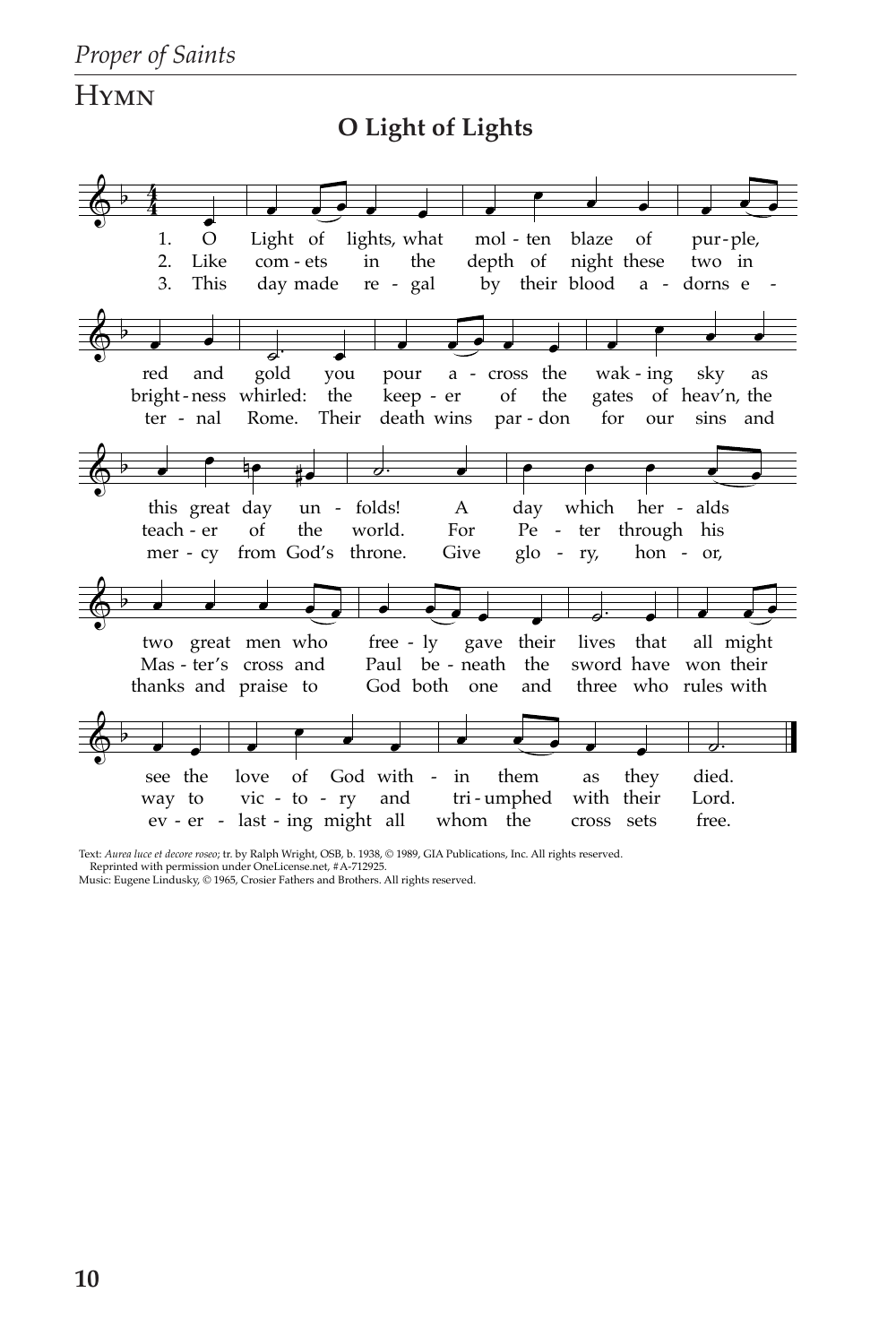

*Cantor/All*

¡Oh Dios, tú eres mi Dios, por **ti** madrugo: mi garganta está sedienta de ti, mi carne desfallece por ti como tierra seca, rese**ca** sin agua! Que así te contemple en **el** santuario viendo tu poder **y** tu gloria.

Your love is bet**ter** than life, my speech is **full** of praise. I give you a lifetime of worship, my hands raised **in** your name. I feast at a rich table, my lips sing **of** your glory.

Si en mi lecho me acuerdo de ti, en mis vigilias me**di**to en ti, porque tú has sido mi ayuda, y a la sombra de tus alas sal**to** de gozo. Mi vida está un**i**da a ti y tu mano **me** sostiene.

Let those who want me dead end up deep **in** the grave! They will die by the sword, their bodies **food** for jackals. But let the king find **joy** in God. All who swear the truth be praised, every lying **mouth** be shut.

*God, my God, you I crave; my soul thirsts for you, my body aches for you like a dry and weary land. Let me gaze on you in your temple: a vision of strength and glory.*

*Porque tu amor vale más que la vida, te alabarán mis labios. Que así te bendiga mientras viva, alzando las manos en tu Nombre. Me saciaré como de enjundia y de manteca, y mi boca te alabará con labios jubilosos.*

*On my bed I lie awake, your memory fills the night. You have been my help, I rejoice beneath your wings. Yes, I cling to you, your right hand holds me fast.*

*Pero los que intentan quitarme la vida vayan a lo profundo de la tierra; sean pasados a filo de espada, sirvan de pasto a los chacales. Pero el rey se alegrará en Dios, el que jura por él se felicitará, cuando tapen la boca a los mentirosos.*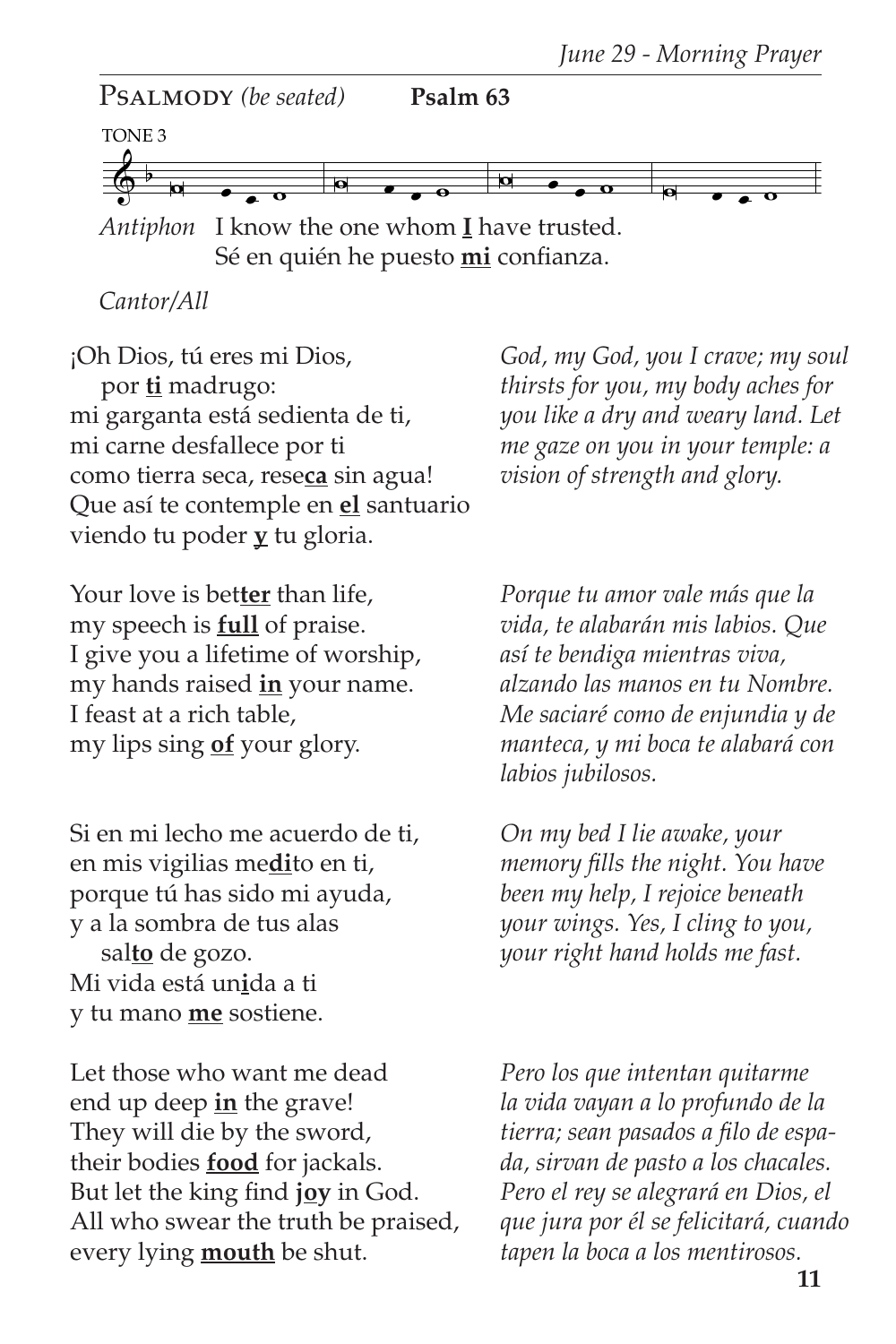#### **Daniel 3:56–88**

*Antiphon* God's grace in me has not been without fruit; it is always at work in me.

1. Bless God, all works of creation! Praise and extol the Lord's name! Bless God, all angels and heavens, waters in heaven's deep frame!



 Bless God, O stars of night. Bless God, pale moon. Bless God, fair shower and sunlight at noon. Bless the Lord, chill of the winter. Bless God, hot wind and bright flame! **R**/.

- 2. Bless the Lord, new rain in springtime. Bless the Lord, hoarfrost and cold. Ice and snow, bless God for ever! Bless God as seasons unfold. **R/.** Day by day, sunlight and darkness of night, bless God, deep storm clouds and ßashes of light. Bless God, O earth, ceasing never. Bless God for ages untold. **R/.**
- 3. Mountains and hills, rise to bless God. Bless God, all plants and all trees. Bless the Lord, all springs, seas and rivers, creatures of fountain and sea. **R/.** Bless the Lord, fish and all birds of the air. Bless the Lord, tame beast and beast in the lair. Bless the Lord, children, for ever! Bless God in jubilant prayer! **R/.**
- 4. Bless God, all just, faithful servants. Priests of the Lord, bless God's name. Spirits and souls who love justice, holy ones, sing and proclaim. **R/.** Humble of heart, bless the Lord with your song, for unto God all your praises belong. Bless God, the Lord of all heavens! Bless God, for ever the same! **R/.**

Text: Bernard Mischke, osc, © 1968, Crosier Fathers and Brothers. All rights reserved. Music: Eugene Lindusky, © 1968, Crosier Fathers and Brothers. All rights reserved.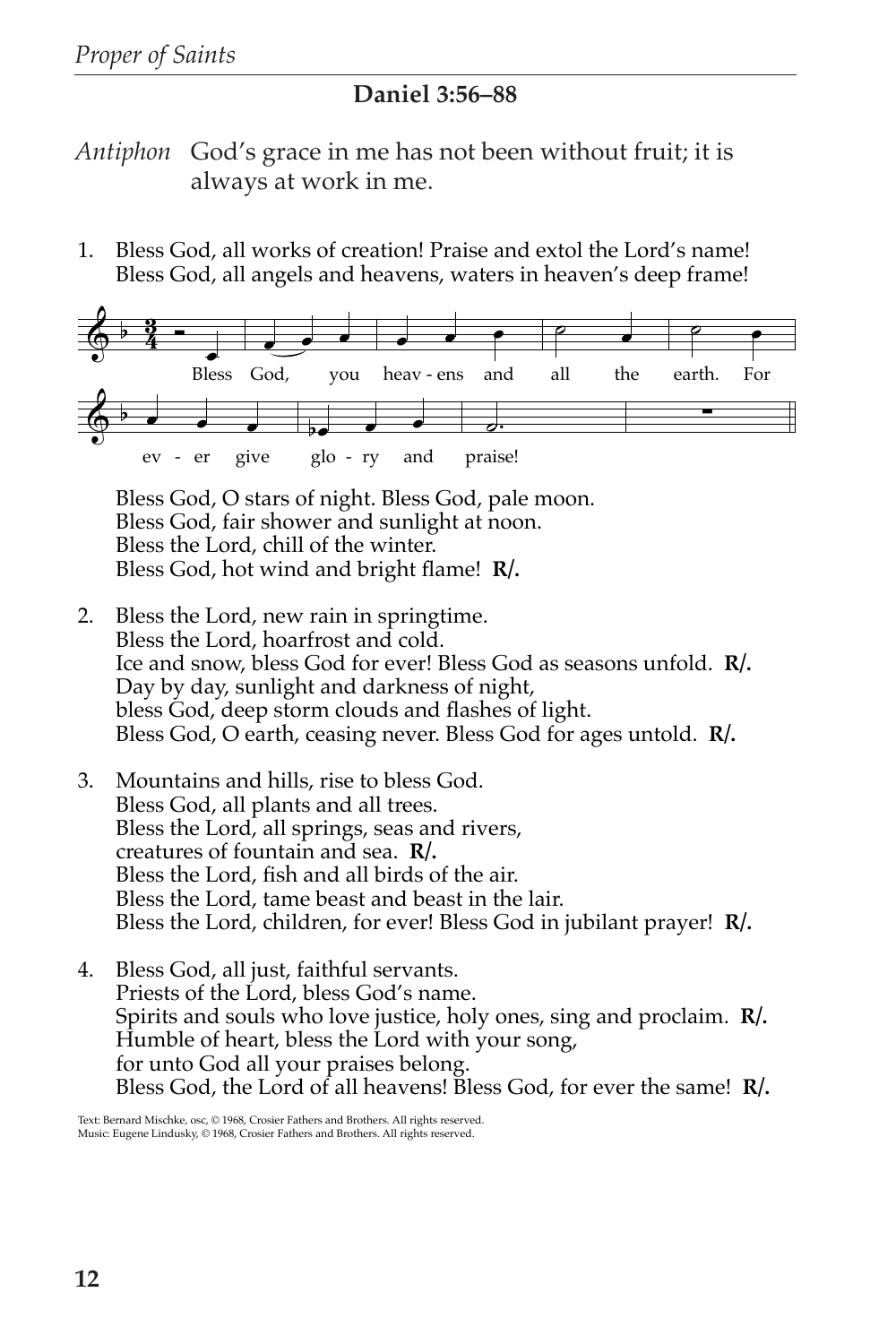#### **Psalm 149**

*Please stand for this psalm of praise.*

 $\bigoplus_{i=1}^{\infty}$  by  $\bullet \bullet^{\circ}$ TONE 1 <sup>á</sup> <sup>œ</sup> <sup>œ</sup> <sup>w</sup> <sup>á</sup> <sup>œ</sup> <sup>œ</sup> <sup>w</sup> <sup>á</sup> <sup>œ</sup> <sup>œ</sup> <sup>w</sup>

*Antiphon* I have fought **the** good fight; I have run the race **to** the finish I have **kept** the faith.

#### *2 Choirs*

Sing a new **song**, you faithful, praise God in **the** assembly. Israel, rejoice in your maker, Zion, **in** your king. Dance in the Lord's name, sounding harp and **tam**bourine.

The Lord delights in saving a **help**less people. Revel in God's glory, join in **clan** by clan. Shout praise **from** your throat, sword flash**ing** in hand

to discipline nations and pun**ish** the wicked, to shackle their kings and **chain** their leaders, and exe**cute** God's sentence. You faithful, this **is** your glory!

Alle*lu*ia! Alle*lu*ia!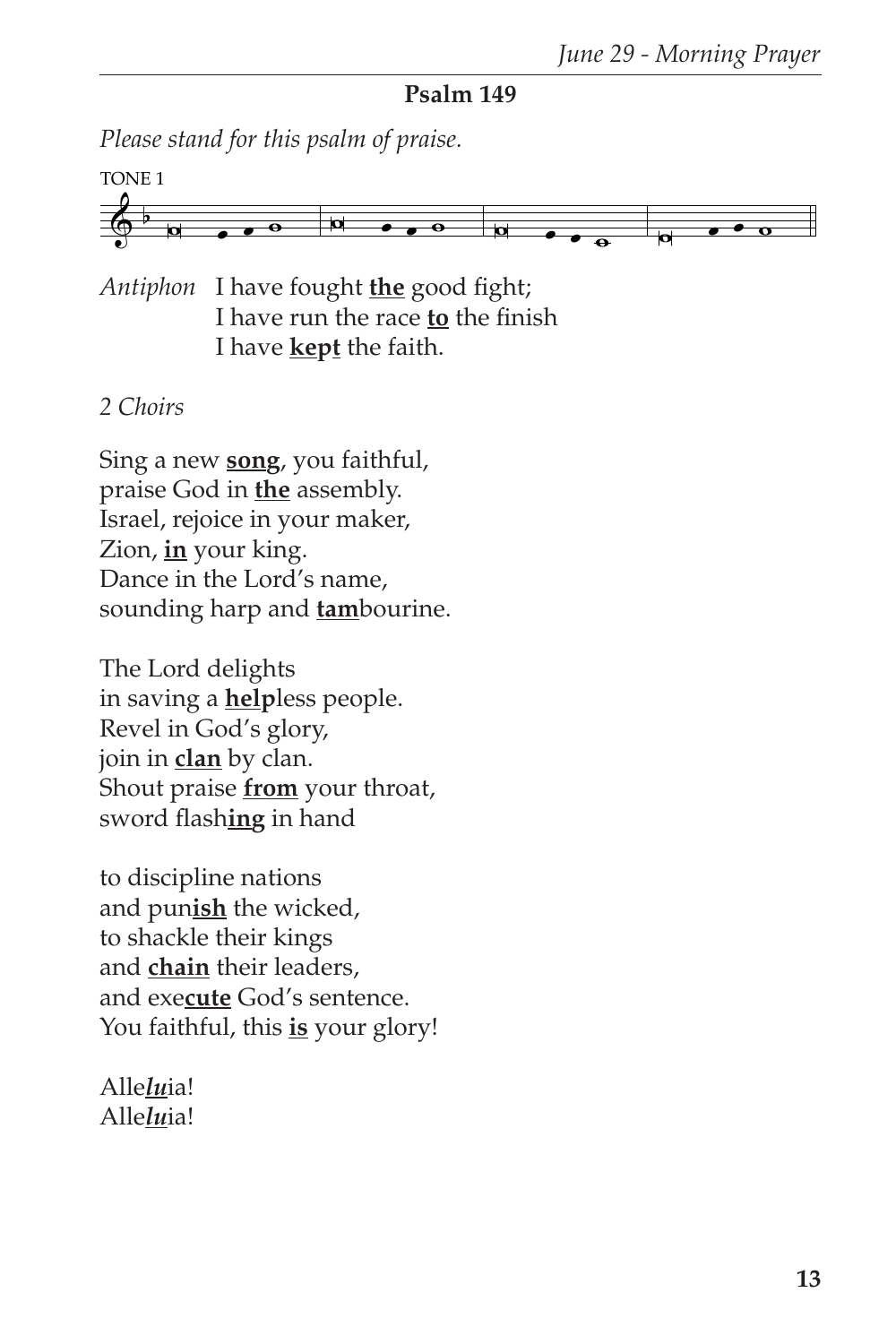## Psalmody Doxology



- *All (bow)* Glory to the Father, and **to** the Son, and to the **Ho**ly Spirit:
- *(upright)* as it was in **the** beginning, is now, and will be for ev**er**. Amen.

Reading *(be seated)*

#### **RESPONSORY**



*Cantor* They gave **up** their lives for the name of our Lord **Je**sus Christ. *All* They went forth rejoicing because they had been found worthy to **su**ffer insult for the name of our Lord **Je**sus Christ.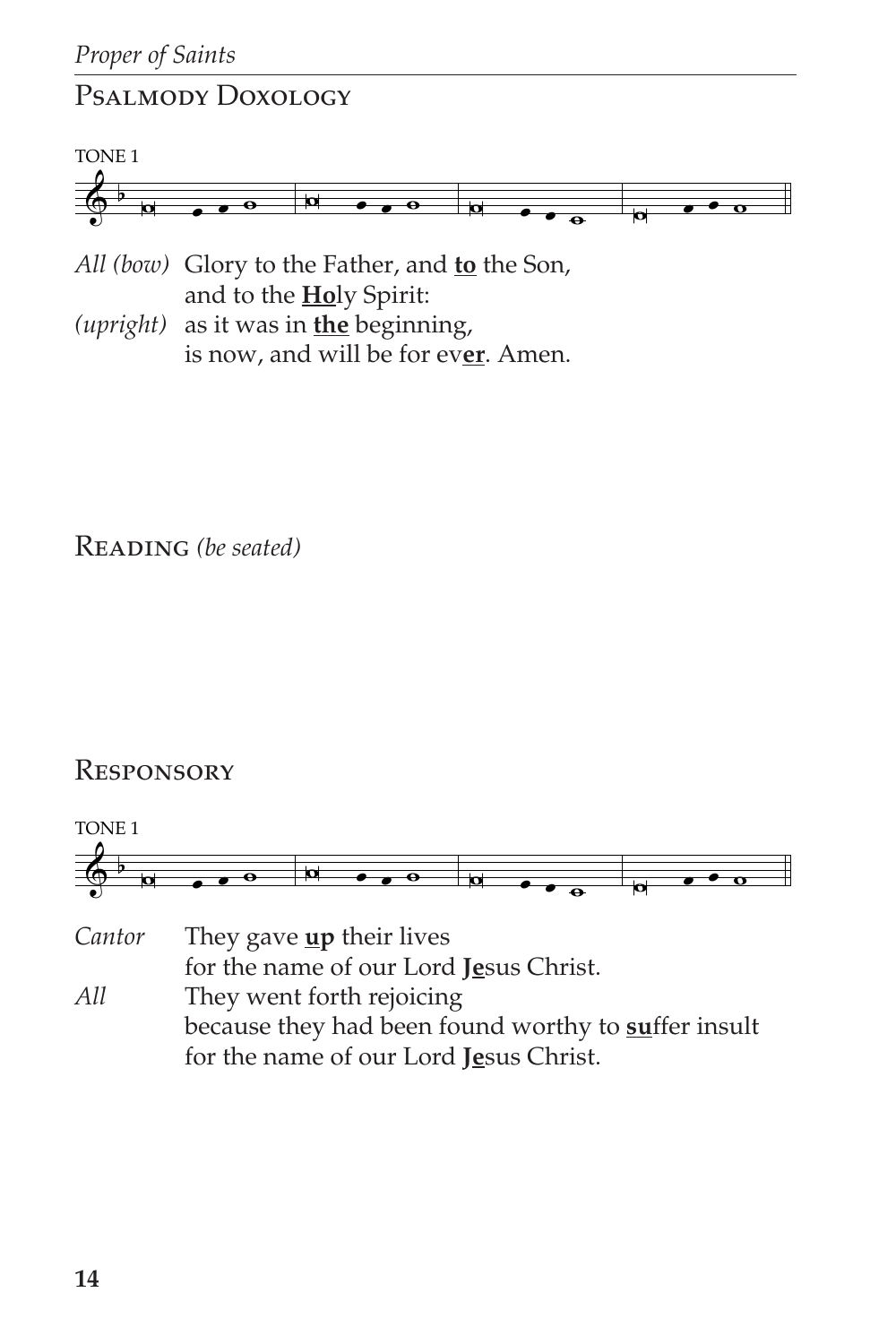#### CANTICLE OF ZECHARIAH *(stand)*

*Antiphon* Simon Peter said: Lord, to whom shall we go? You have the words of eternal life; and we believe and we are convinced that you are the Christ, the Son of God, alleluia.

 $\leftarrow$   $4$ 4  $\overline{\cdot}$ 3. 2. 1. Now  $Re$ In  $\cdot$  $\qquad \qquad \bullet$ ten - der mer - cy, mem - ber - ing bless the God the of œ œ œ œ œ God will send the cov - e - nant, Is - ra - el, God who  $\overline{\cdot}$ œ day - spring res - cues comes in  $\overset{\circ}{\circ}$   $\cdot$   $\cdot$ from on us from love and  $\frac{1}{\sigma}$ . high, fear, pow'r, our that who  $\cdot$  $\begin{array}{ccc} \bullet & \bullet & \bullet \end{array}$ ris - ing we might serve in rais - es sun, the from the œ œ œ œ œ light of ho - li - ness roy - al house life for and de - & <sup>b</sup> <sup>œ</sup> <sup>œ</sup> <sup>œ</sup> <sup>œ</sup> those peace from liv - 'rance who sit year in and to this  $\overline{c}$ . sigh. year; hour. God and Through  $\overline{\phantom{a}}$  $\overline{\phantom{a}}$ comes you, ho - ly to my guide child, proph - ets our shall  $\overset{\circ}{\bullet}$  b  $\overset{\circ}{\bullet}$  $\bullet$   $\bullet$   $\bullet$ way go God to peace, that death shall reign no be - fore has sworn to to œ œ œ œ preach, free to us proph - e from a -  $\frac{1}{\epsilon}$ . more. Sing sy, larm, that to  $\cdot$ œ prais - es all save may us  $\phi$  b  $\bullet$  . to know the from the the œ œ œ œ œ Ho - ly ten - der heav - y One! love, hand O the of  $\overrightarrow{e}$   $\overrightarrow{e}$   $\overrightarrow{e}$ wor - ship grace of all who wish and God most high. a - dore! us ú. harm.

Text: Ruth Duck © 1992, GIA Publications, Inc. All rights reserved. Music: HURON, CMD; David Haas, b. 1959 © 1986, GIA Publications, Inc. All rights reserved.

Text and music reprinted with permission under OneLicense.net, #A-712825.

**INTERCESSIONS** OUR FATHER CONCLUDING PRAYER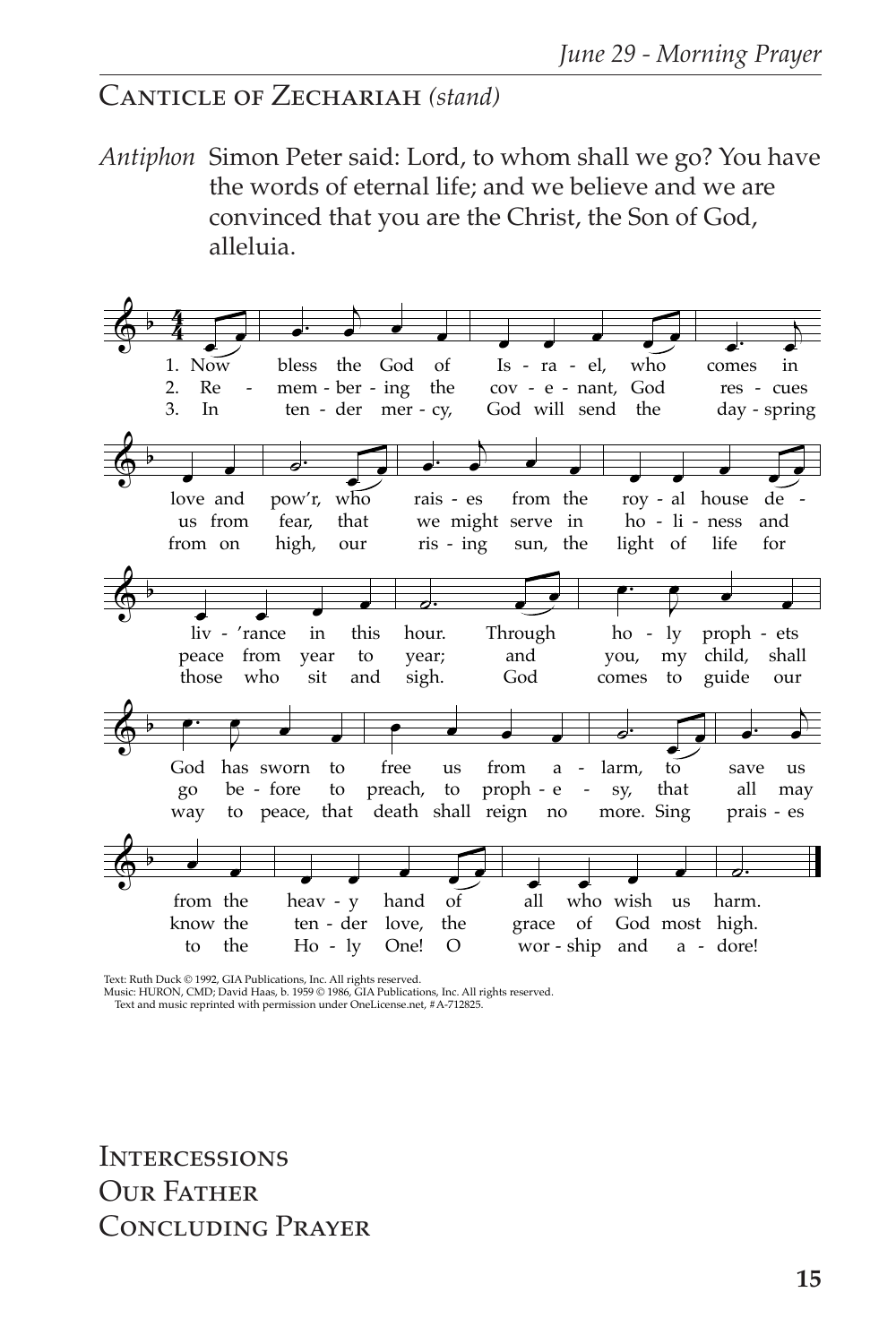# JUNE 29 Evening Prayer II *Peter and Paul*

Call to Worship *(stand)*

| TONE 1        |                                                         |
|---------------|---------------------------------------------------------|
|               |                                                         |
| Cantor<br>All | Come, let us worship the Lord,<br>the king of apostles. |
| $(h_{071})$   | Clory to the Eather and to the Son                      |

- *(bow)* Glory to the Father, and **to** the Son, and to the **Ho**ly Spirit: *(upright)* as it was in **the** beginning,
	- is now, and will be for ev**er**. Amen. Alle*lu*ia.

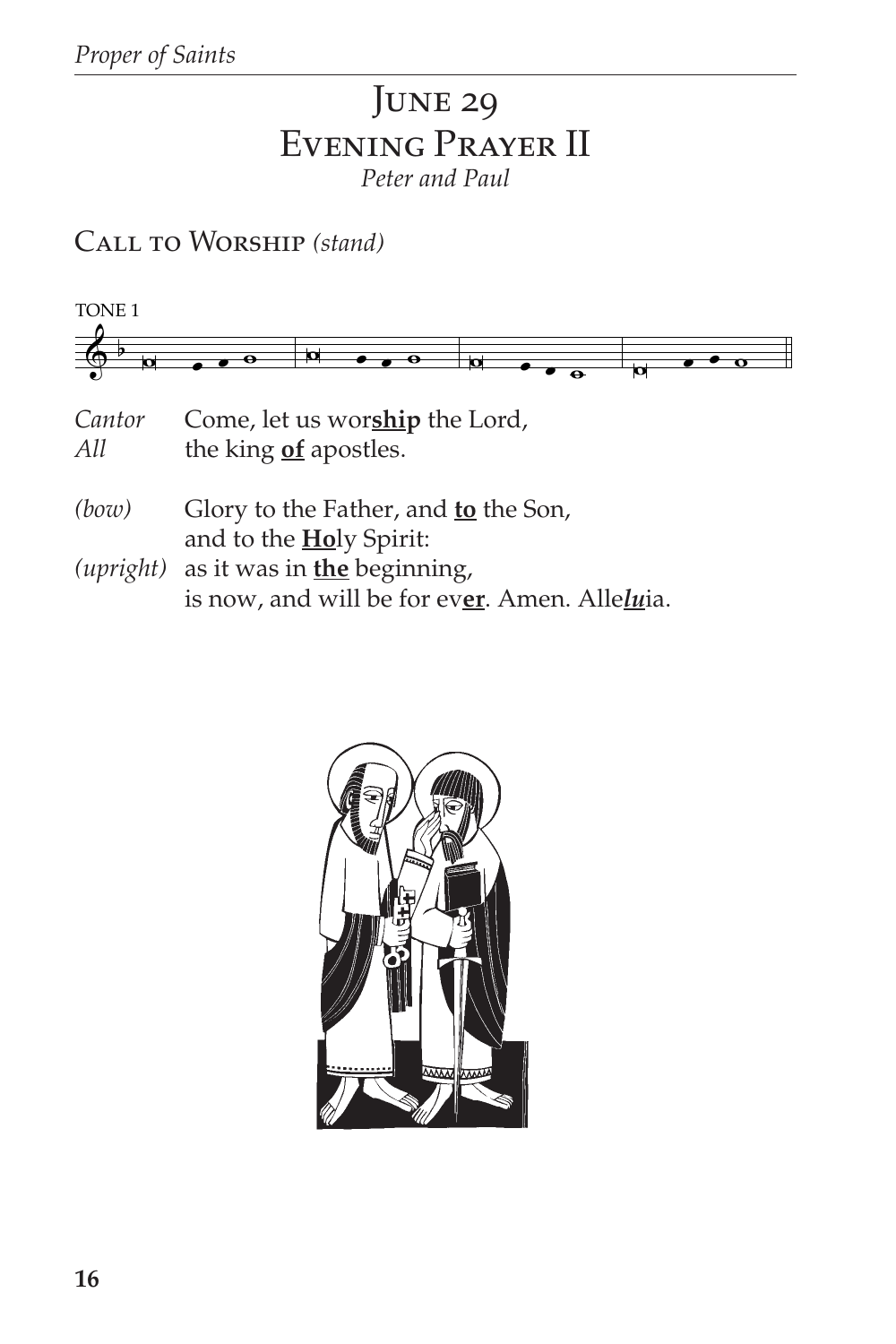#### **HYMN**

**By All Your Saints Still Striving**



Text: Horatio Bolton Nelson, 1823-1913; alt. by Jerry D. Godwin, b. 1944, © 1985, Church Pension Fund. All rights reserved. Music: MERLE'S TUNE, 76 76 D; Hal H. Hopson, b. 1933, © 1983, Hope Publishing Co. All rights reserved. Reprinted with permission under OneLicense.net, #A-712825.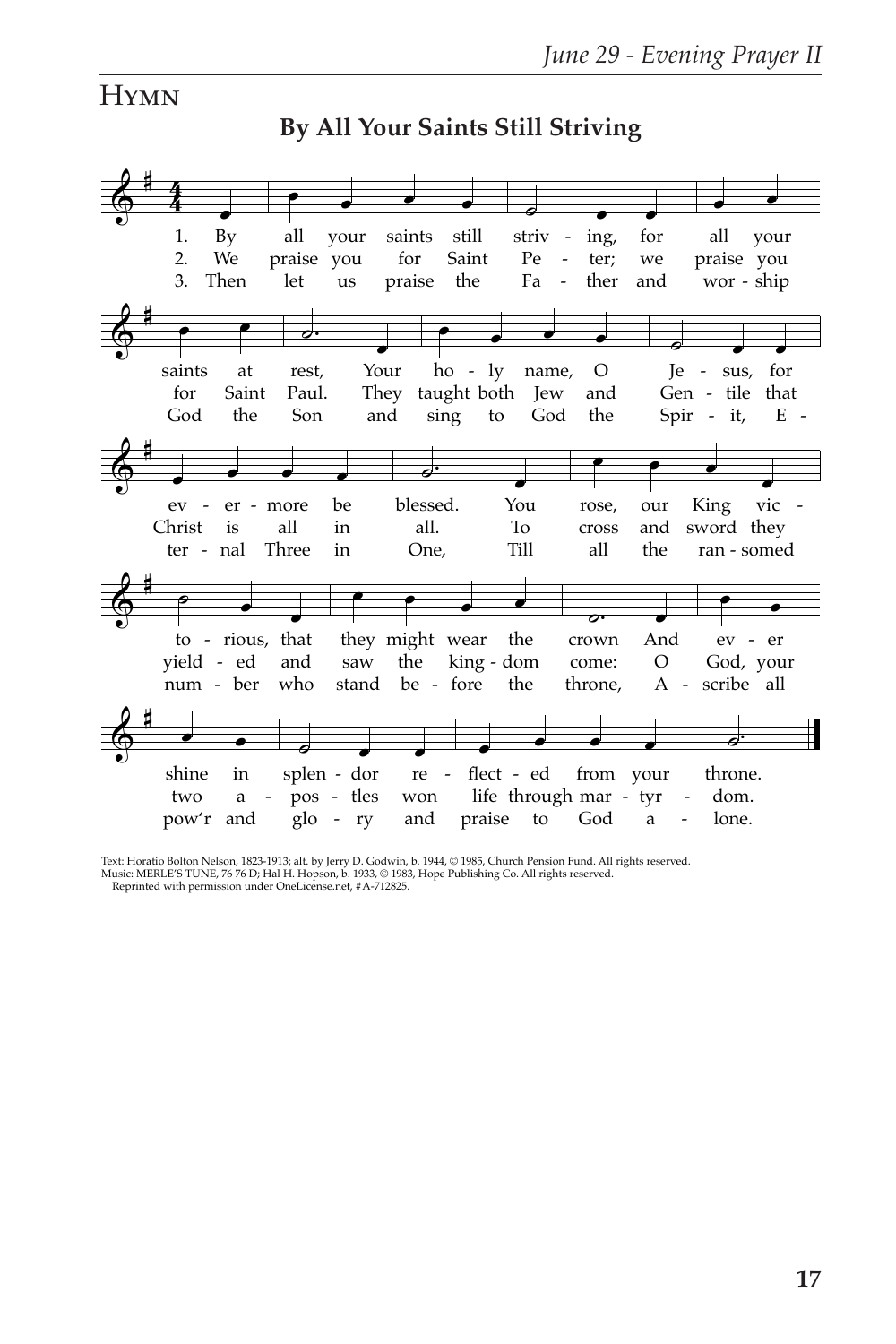Psalmody *(be seated)*





*Antiphon* I have prayed for you, Peter, that your faith **may** not fail. Pedro, yo he rezado por ti para que no fa**lle** tu fe.

*Cantor/All*

Tengo fe, aun **cuan**do dije: ¡Qué desgra**cia**do soy!; aunque dije **es**pantado: Los humanos son **men**tirosos.

What gift can ever repay God's **gift** to me? I raise the cup of freedom as I call **on** God's name! I fulfill my vows **to** you, Lord, standing before **your** assembly.

Costosa es a los ojos **del** Señor la muerte de **sus** amigos. ¡Por favor, Señor, que soy tu siervo, siervo tuyo, hijo de **tu** esclava, rompe **mis** cadenas!

I bring a gift of thanks, as I call **on** your name. I fulfill my vows to you, Lord, standing before **your** assembly, in the courts **of** your house, within the heart **of** Jerusalem.

¡Alel*u*ya! ¡Alel*u*ya!

*I believe, even as I say, "I am afflicted." I believe, even though I scream, "Everyone lies!"*

*¿Cómo pagaré al Señor todo el bien que me ha hecho? Alzaré la copa de la salvación invocando el Nombre del Señor. Cumpliré al Señor mis votos en presencia de todo el pueblo.*

*Lord, you hate to see your faithful ones die. I beg you, Lord, hear me: it is I, the servant you love, I, the child of your servant. You freed me from death's grip.*

*Te ofreceré un sacrificio de alabanza, invocando el Nombre del Señor. Cumpliré al Señor mis votos en presencia de todo el pueblo en los atrios de la casa del Señor, en medio de ti, Jerusalén.*

*Alleluia! Alleluia!*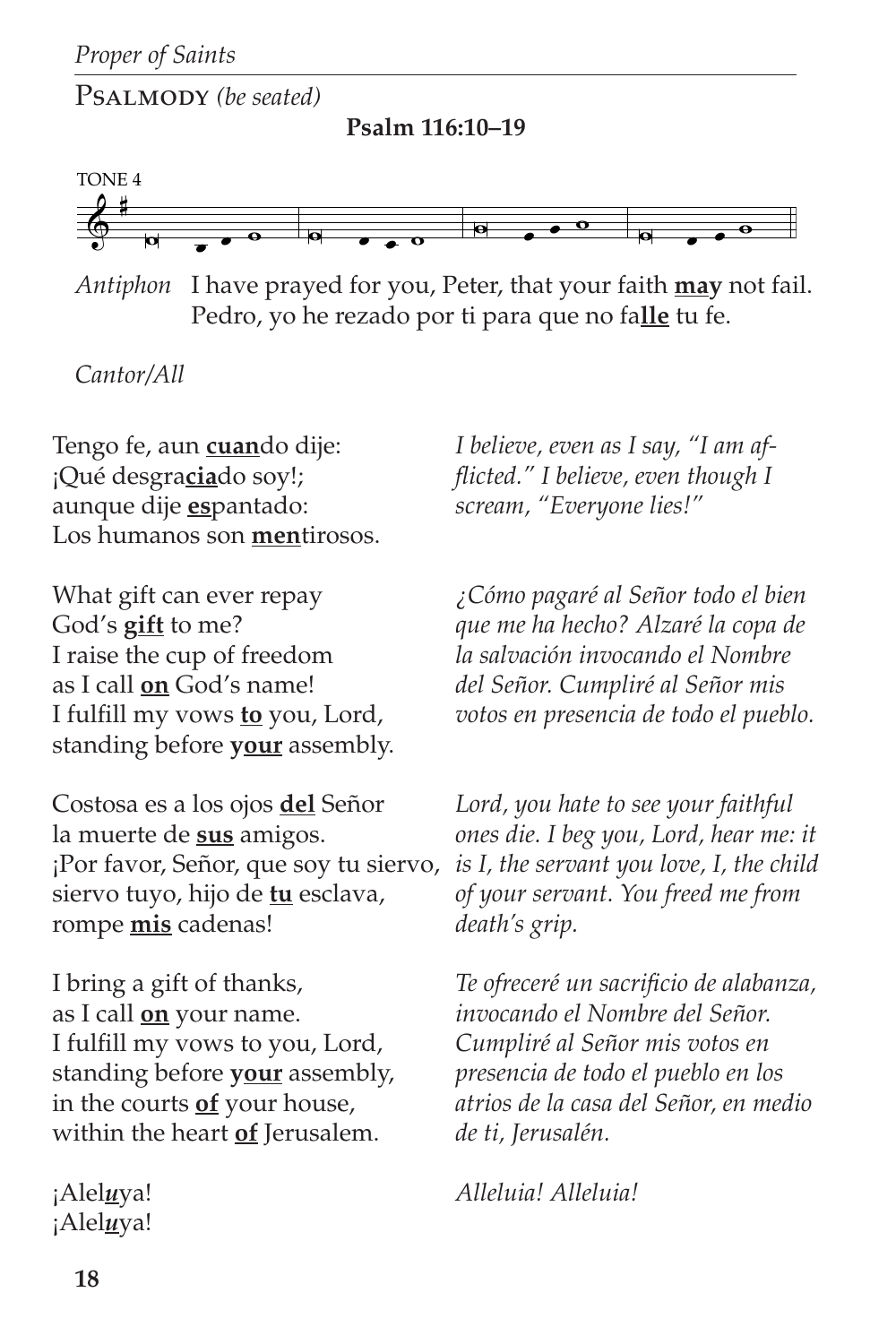#### **Psalm 126**

*Antiphon* Willingly I boast of my weaknesses, that the power of Christ may live in me.

| When<br>1.  | God                        |            | re-stored our |                            | com - mon   |                | life,<br>our |       | hope,             | our   |
|-------------|----------------------------|------------|---------------|----------------------------|-------------|----------------|--------------|-------|-------------------|-------|
| 2.<br>We    | went forth weep-ing,       |            |               |                            | sow - $ing$ |                | seeds<br>in  |       | hard, un -        |       |
| 3.          | Great lib - er - at - ing  |            |               |                            | God, we     |                | for<br>pray  |       | all               | who   |
|             |                            |            |               |                            |             |                |              |       |                   |       |
|             |                            |            |               |                            |             |                |              |       |                   |       |
|             |                            |            |               |                            |             |                |              |       |                   |       |
|             |                            |            |               |                            |             |                |              |       |                   |       |
| lib - er    | ty,<br>$\sigma_{\rm{max}}$ | at         | first         | it                         | seemed a    |                |              |       | pas - sing dream, | a a   |
| yield - ing | soil.                      |            |               | With laugh - ing hearts we |             |                | car - ry     |       | home the          |       |
| are         | op - pressed.              |            |               | May those who long         |             | for            | what is      |       | right with        |       |
|             |                            |            |               |                            |             |                |              |       |                   |       |
|             |                            |            |               |                            |             |                |              |       |                   |       |
|             |                            |            |               |                            |             |                |              |       |                   |       |
|             |                            |            |               |                            |             |                |              |       |                   |       |
|             |                            |            |               |                            |             |                |              |       |                   |       |
| wak - ing   | fan - ta                   |            | sy.           |                            | A           | shock          | οf           | joy   |                   | swept |
| fruit of    | all                        | our        | toil.         |                            | We          | praise         | the          | One   |                   | who   |
| jus - tice  | now                        | be         | blessed.      |                            | We          | pray           | for          | those |                   | who   |
|             |                            |            |               |                            |             |                |              |       |                   |       |
|             |                            |            |               |                            |             |                |              |       |                   |       |
|             |                            |            |               |                            |             |                |              |       |                   |       |
|             |                            |            |               |                            |             |                |              |       |                   |       |
| o - ver     | us.                        | for        | we            | had wept so                |             |                | long;        | the   | seeds             | we    |
| gave        | the growth, with           |            |               | voic - es full and         |             |                | strong.      | The   | seeds             | we    |
| mourn this  | day,                       | and        | all           | who suf - fer              |             |                | wrong; may   |       | seeds             | they  |
|             |                            |            |               |                            |             |                |              |       |                   |       |
|             |                            |            |               |                            |             |                |              |       |                   |       |
|             |                            |            |               |                            |             |                |              |       |                   |       |
| wa - tered  | once                       |            | with tears    |                            |             | $up$ in $-$ to | a            |       | song.             |       |
| wa - tered  | once                       | with tears |               | sprang<br>sprang           | up          | in - to        | a            |       | song.             |       |

Text: Ruth Duck, 1982, © 1992, GIA Publications, Inc. All rights reserved. Reprinted with permission under OneLicense.net, #A-712825.<br>Music: MOZART, CMD; Attr. to Wolfgang A. Mozart, 1756-1791.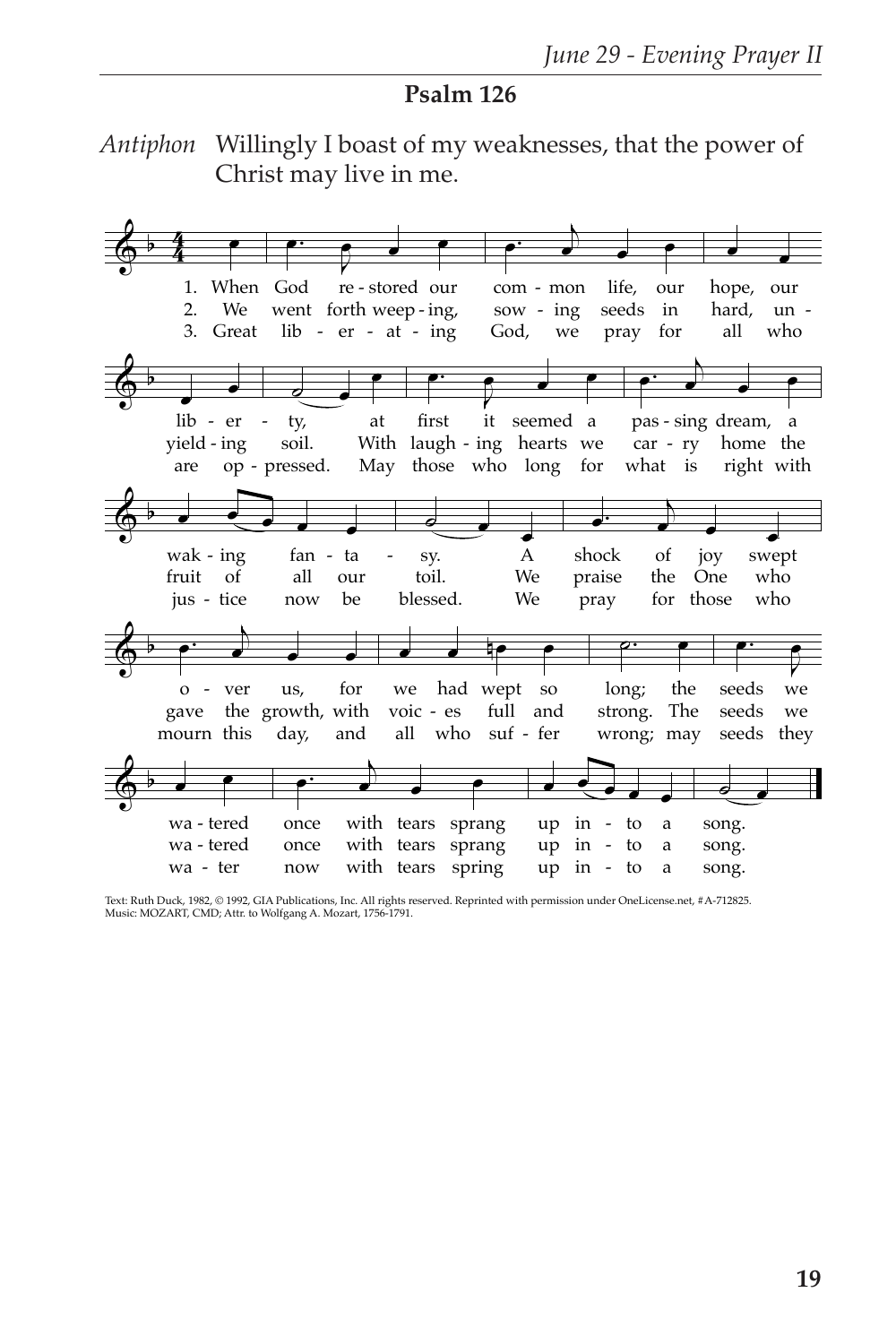#### **Ephesians 1:3–10**

*Please stand for this canticle of praise.*



*Antiphon* You are shepherd of the flock, the prince of **the** apostles; to you were entrusted the keys of the king**dom** of heaven.

*2 Choirs*

Bless God, the Father of our Lord **Je**sus Christ, who blessed us from heaven through Christ with every blessing **of** the spirit.

Before laying the **world's** foundation, God chose us in Christ to live a pure and **ho**ly life.

God determined **out** of love to adopt us through **Je**sus Christ for the praise and glory **of** that grace granted us in **the** Beloved.

By Christ's blood we **were** redeemed, our sins forgiven through extra**va**gant love.

With perfect wis**dom** and insight God freely displayed the mystery of what was al**ways** intended: a plan for the full**ness** of time to unite the entire uni**verse** through Christ.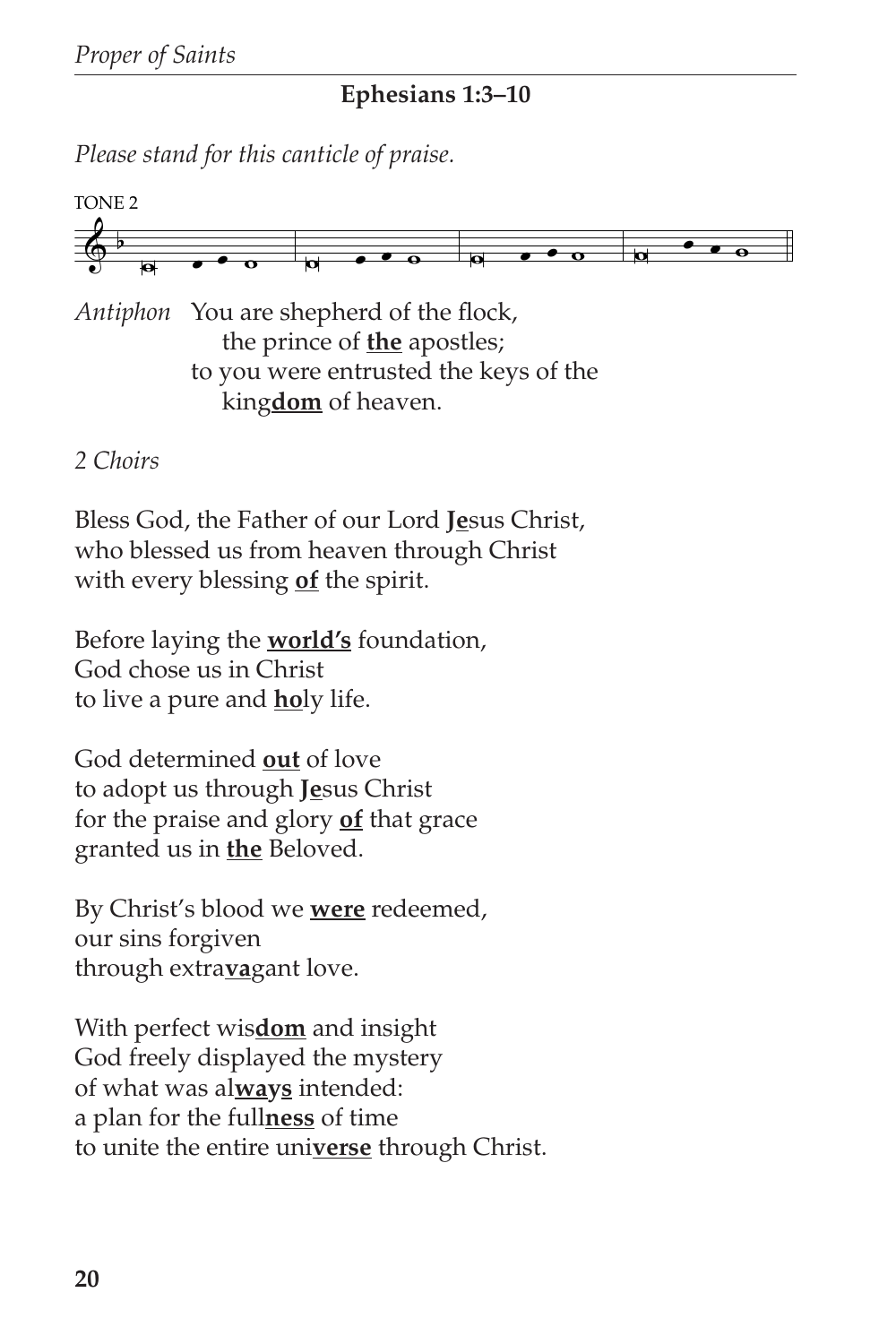### Psalmody Doxology



- *All (bow)* Glory to the Father, and **to** the Son, and to the **Ho**ly Spirit:
- *(upright)* as it was in **the** beginning, is now, and will be for ev**er**. Amen.

Reading *(be seated)*

#### Responsory